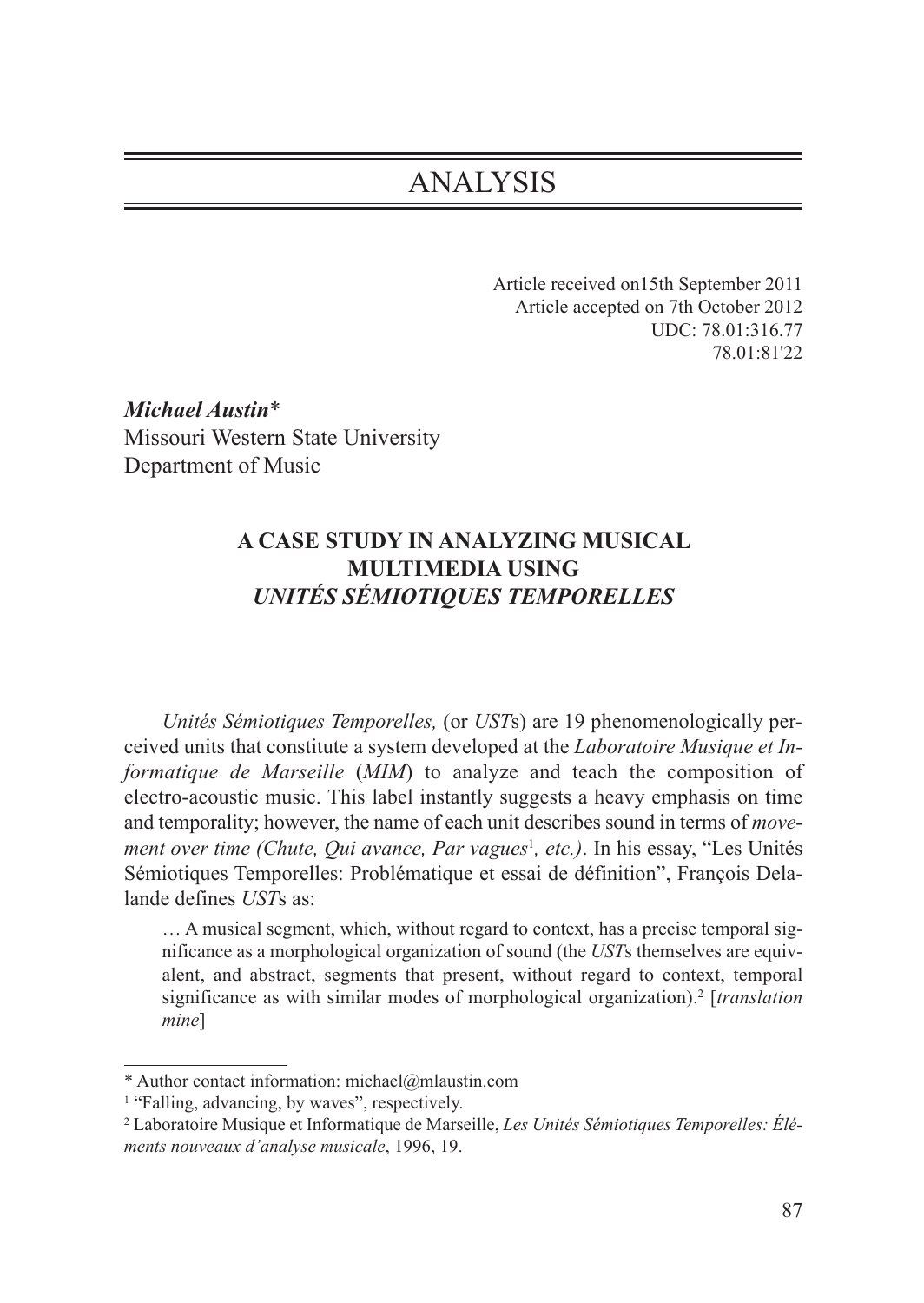*USTs* have traditionally been used to define temporally significant segments of music at the level of the Schaefferian sound object (*objet sonore*); however, Leigh Landy believes USTs are useful tools for analysis on several levels, writing:

This system offers a tool for analysis that works a three levels: the global morphological level, the semantic description level, and the level at which other characteristics that are found to be relevant are formulated. Its focus and its ability to be applied as a tool for classification are clear. Although not based solely on sound-based music analysis–it also covers the traditional forms of music–it has potential to be used to group perceived aural characteristics. Like Schaeffer's work, it relies on descriptive terminology to a large extent. It is a significant project, one of a very few.3

In order to address the notions of time *and motion* as expressed semantically by USTs, Delalande explains that "time will be accessible through duration or variations [over time] from one or more morphological qualities of the sound; however, the variations [over time] of qualities of the sound often represent movement"4 [*translation mine*].

*USTs* have been a successful tool in analyzing music and sonic phenomena at the level of the Schafferian "sound object (*l'objet sonore)* i.e. a singular and rather short fragment of material (usually only seconds in length)<sup>5</sup>; however, in this paper, I demonstrate an expansion of the use of *USTs* to include any possible experiences of time and/or movement in a work – both in the experience of the sonic elements of a piece and in other constituent elements (vis. multimedia). Broadening the scope of time and movement that is analyzable by *USTs* provides a framework around which a theory of form in electroacoustical music and sonic art can develop. I will further demonstrate the usefulness of *USTs* as an analytical technique by analyzing *Three Tales*, Act III, Scene I ("Cloning") by Steve Reich and Beryl Korot as a model; by its nature as a mixed media piece, as with other works lying at the "edge of analysis", a phenomenological analysis of this piece would reveal important aspects of this work that traditional types of analyses would not.<sup>6</sup> The process can be outlined in three steps:

<sup>3</sup> Leigh Landy, *Understanding the Art of Sound Organization*, Cambridge, MA, The MIT Press, 2007, 190.

<sup>4</sup> Ibid., 23.

<sup>5</sup> For further examples of previous uses of *USTs*, see Laboratoire Musique et Informatique de Marseille, *Les Unités Sémiotiques Temporelles: Éléments nouveaux d'analyse musicale*, 1996, 19, and Austin, Michael. *The Phenomenological Impact of Interface on the Analysis of Digital Music and Sonic Art.* Ph.D. Dissertation, University of Texas at Dallas, 2011.

<sup>6</sup> While this work is originally scored for vocalist, instrumentalists, and multimedia, only the video/DVD version of this work (by Nonesuch Records) will be examined due to its wider availability (i.e. one can order a copy of the DVD much more easily than one can find a live performance to attend).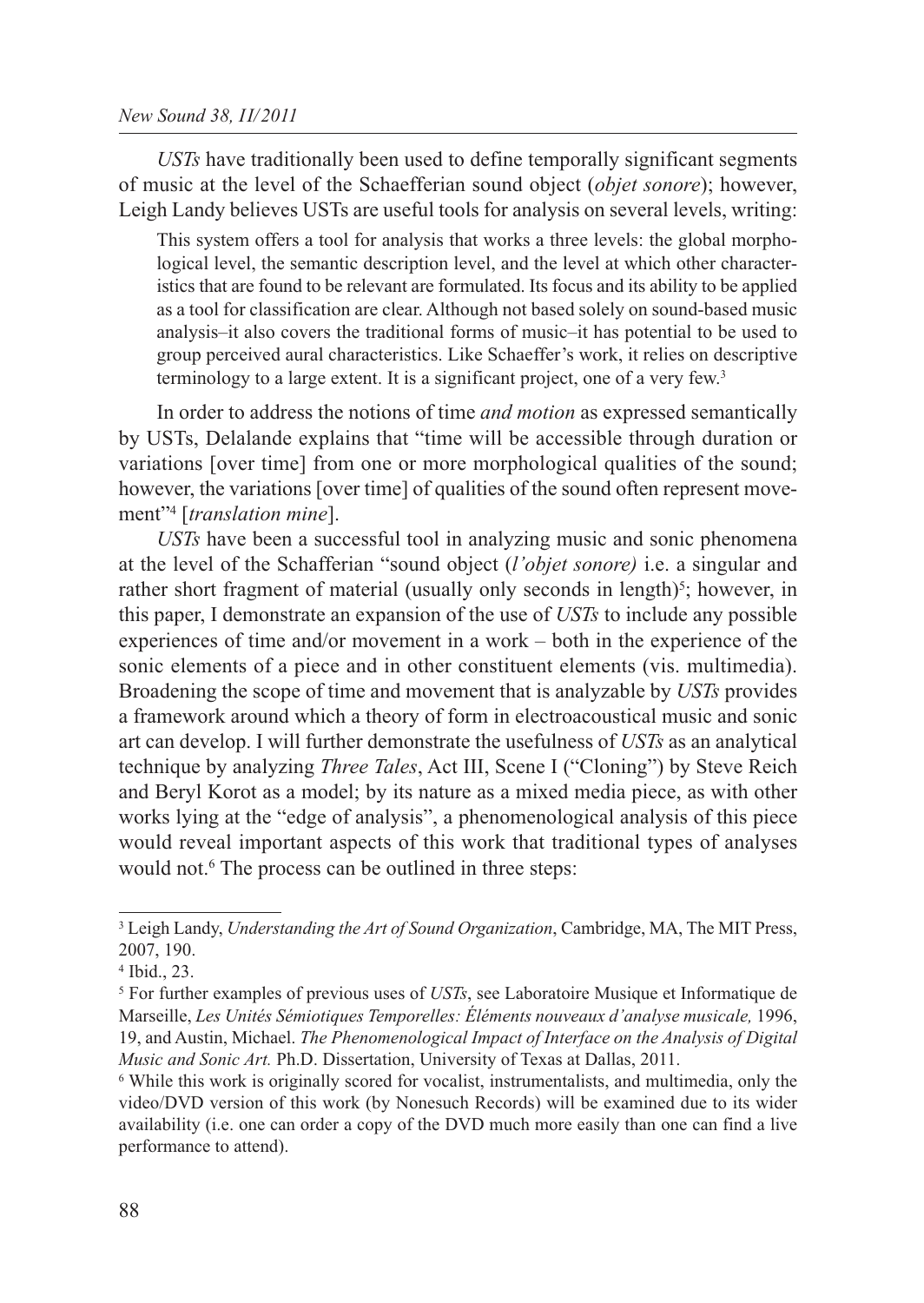- 1. First, a work is broken down into significant sound objects, providing a means by which one can reduce the piece phenomenologically to the *epoché* (i.e. bracketed from outside meanings in order to analyze the characteristics of distinct sound objects as independent elements of the piece in question).
- 2. Next, the sound objects are mapped onto a descriptive map based on the analyst's experience of time. This mapping presents a unique way in which to observe relationships within a particular medium and among other constituent media via interface.
- 3. The analyst then applies semantic and morphological descriptions of each sound object and can introduce extra-musical meanings that may further influence the analysis of the work.7

As with most phenomenological investigations, an analysis using USTs begins with Edmond Husserl's notion of *epoché*, <sup>8</sup> or bracketing, wherein the observer suspends any preconceptions of the world in order to observe a phenomenon as it exists. Husserl writes:

We put out of action the general positing which belongs to the essence of the natural attitude; we parenthesise everything which that positing encompasses with respect to being: thus the whole natural world which is continually "there for us" [...] If I do that, as I can with complete freedom, then I am not negating this "world" as though I were a solipsist; I am not doubting its factual being as though I were a skeptic; rather I am exercising the "phenomenological" έποχή which also completely shuts me off from any judgment about spatiotemporal factual being [...] Thus I exclude all sciences relating to this natural world no matter how firmly they stand there for me.<sup>9</sup>

This technique closely correlates with the *acousmatic*<sup>10</sup> and Pierre Shaeffer's notion of "reduced listening" (or *écoute réduite).* Reduced listening is a "brack-

<sup>7</sup> These steps were developed in my doctoral dissertation. Austin, Michael. *The Phenomenological Impact of Interface on the Analysis of Digital Music and Sonic Art*. Ph.D. Dissertation, University of Texas at Dallas, 2011.

<sup>8</sup> *Greek*: ἐποχή

<sup>9</sup> Edmund Husserl, *Ideen zu einer reinen Phänomenologie und phänomenologishen Philosophie, Erstes Buch: Allgemeine Einfürung in die reine Phänomenologie* (1913), Husserlania III, ed. K. Schuhmann (The Hague: Martinus Nijhoff, 1976); *Ideas Pertaining to A Pure Phenomenology and to a Phenomenological Philosophy, First Book: General Introduction to a Pure Phenomenology*, trans. F. Kersten, The Hague: Martinus Nijhoff, 1982, §32.<br><sup>10</sup> *Greek*: from ἀκουσματικοί. A Pythagorian term reintroduced in 1955 by Jérôme Peignot

which considers the "distance which separates sounds from their origin", i.e., an audio-only presentation of sound common to electroacoustic music. For some, the term is very precise and refers specifically to this listening situation. However, the term has gained wider usage, in describing a genre, which, to a large extent derives from the *Musique Concrète* tradition and is founded upon this listening situation. (Source: EARS: ElectroAcoustic Resource Site. http://www.ears.dmu.ac.uk/spip.php?rubrique216)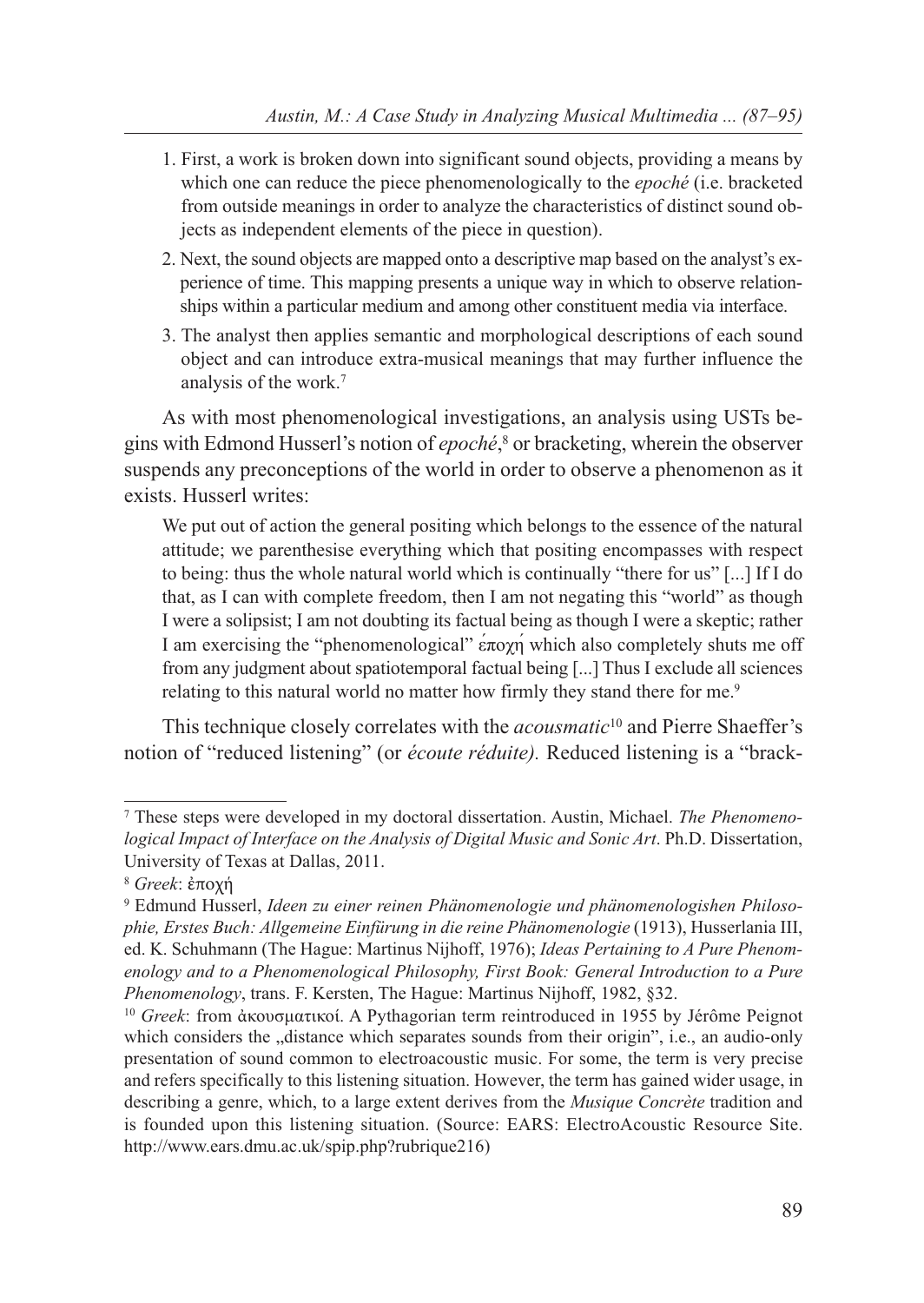#### *New Sound 38, II/2011*

eting off" of a sound object from its real or imagined source (and consequent meaning) and a mode of listening to the sound for its own sake, i.e. we listen to the qualities of the sound itself and not to the "object" to which it refers. Michel Chion further explains that reduced listening "reverses the twofold curiosity about causes and meaning (which treats sound as an intermediary allowing us to pursue other objects) and turns it back on to the sound itself. In reduced listening, our listening intention targets the event which the sound object is in itself (and not to which it refers) and the values which it carries in itself (and not the ones it suggests)".11 Reduced listening frees the sound object from our presuppositions of meaning and opens new possibilities for interpretation of sonic material; however, art is inherently bound by the cultural milieu within which it is created and/or perceived. Therefore, a thorough analyst of music or sonic art also takes the cultural implications and preconceived interpretations of a work into consideration. The sound object is merely the carrier for the invariants to be analyzed, and the UST, then is the tool that affords an analysis of both the experience of time and relationships among the constituent elements of a multimedia piece. In order, then, to analyze a piece using USTs, one must first reduce a work to its constituent "sound objects" but should not consider this morphological reduction to be an end in itself. In the case of "Dolly", these sound objects are often short sections of spoken texts.<sup>12</sup>

The piece begins with an image of a robot singing "And placed them in the Garden of Eden, to serve it and to keep it" (beginning 38:41, mm. 732-743 of "Bikini", the previous movement of *Three Tales*). While this melody is modal and resembles other common practice music, it also seems to be "floating", with no direction toward a cadential pattern or other closing figure. The next sonic event is a statement spoken by a woman: "Process is as follows…" While this statement semantically suggests more information will follow, the phrase as a sound object can be divided into two USTs (see Figure 1):

 $\leq$ .

"The process is as follows"

**Figure 1**. "The process is as follows…" analyzed as Propulsion + Conclusive USTs in *Three Tales*, Act III, Scene I

<sup>11</sup> Chion, Michel. *Guide des objets sonores: Pierre Schaeffer et la recherche musicale*. trans. John Dack and Christen North. 2009, Paris: INA-GRM, 1983, 30-31.

 $12$  I would like to point out the fact that, while in this paper USTs are used in succession, USTs can also be used in a nested, almost Schenkerian, fashion that can lead to a more thorough analysis of the elements of a multimedia piece and the interrelationships among them.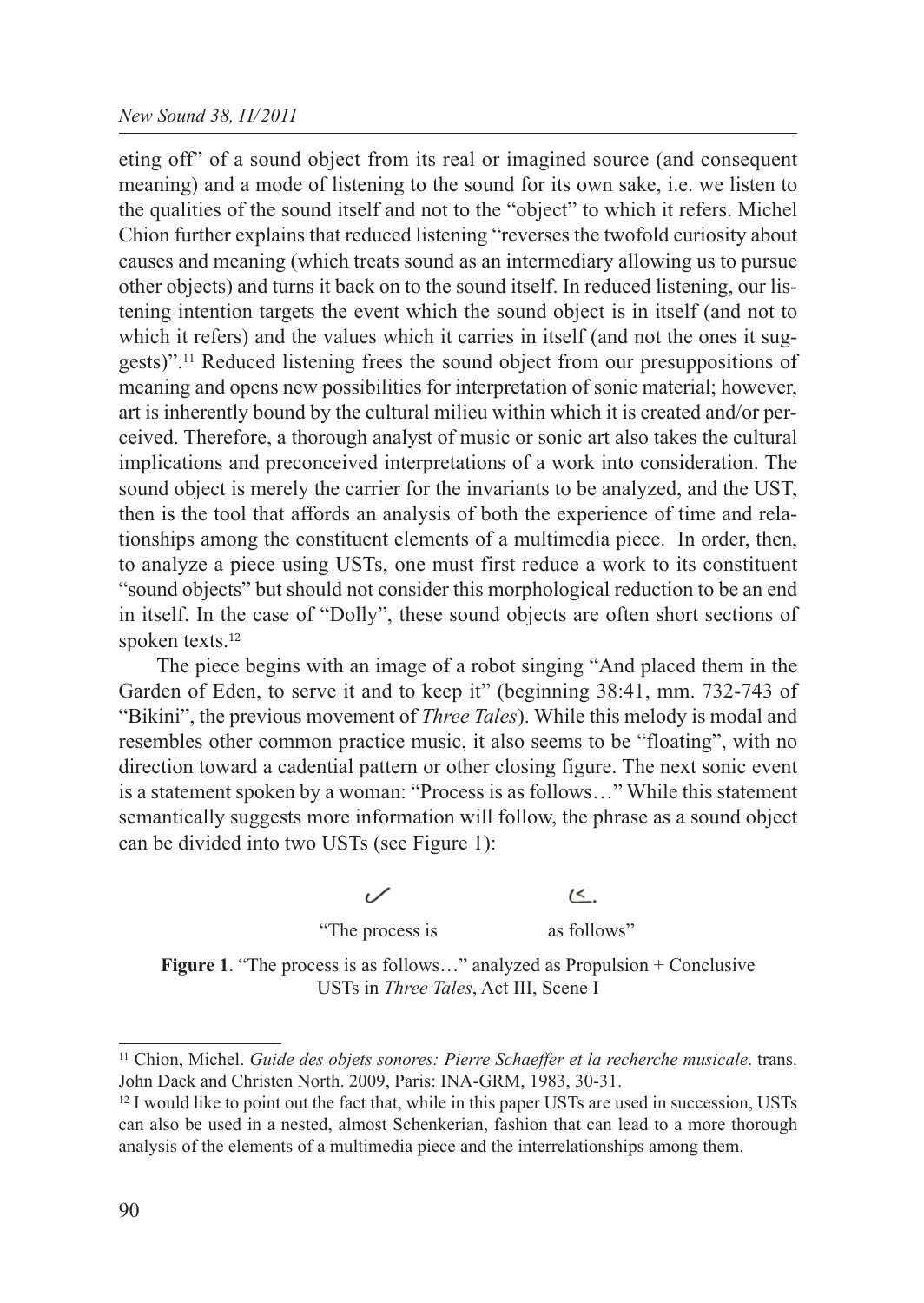### *Austin, M.: A Case Study in Analyzing Musical Multimedia ... (87–95)*

"The process is" as a sound object in-and-of-itself presents the feeling of leading forward to another sound object, hence its label "Propulsion: sound that pushes or pulls forward." The remaining cadence of the statement sounds like a completely predictable, natural end to the momentum created by the first part of the statement, thus the "Conclusive: predictable end to the energy of sound" label.<sup>13</sup> Because this work is both aural and visual, there are visible clues that lead to a similar analysis. Figures 2 and 3 are screenshots of this phrase as it is spoken.



**Figure 2**. Screenshot at 38:51, *Three Tales* ("The process is…")

When watching these images in motion, one can see the speakers head raise (see Figure 2) as if to pull the words she is about to speak into existence; she then lowers her head (as in Figure 3) to signal the conclusion of the statement. At 38:58, the speaker again says, "The process is", which again is labeled with the "Propulsion" UST; however, this time, there is no matching conclusion. These observations are then laid out in a descriptive map,<sup>14</sup> allowing for a clearer comparison of of sonic material (see Figure 4). This descriptive map fills a ubiquitous void often

<sup>&</sup>lt;sup>13</sup> While the actual words are not predictable, as with most declarative statements spoken in English, one can assume there will be a general vocal cadence leading to the end of a statement. It is also important to note that in the phenomenological *epoché*, there is a distinction made between the semantic meaning of the sound and the essential, morphological *qualia* of the sound; therefore, one would ignore the implied meaning of the statement "The process is as follows:" (expecting something to follow) and simply examine the qualities of the sound itself. <sup>14</sup> Cf. Lochhead, Judith. "'How Does It Work?' Challenges to Analytic Explanation." *Music Theory Spectrum*, 28/2 (Fall 2006), 233–254.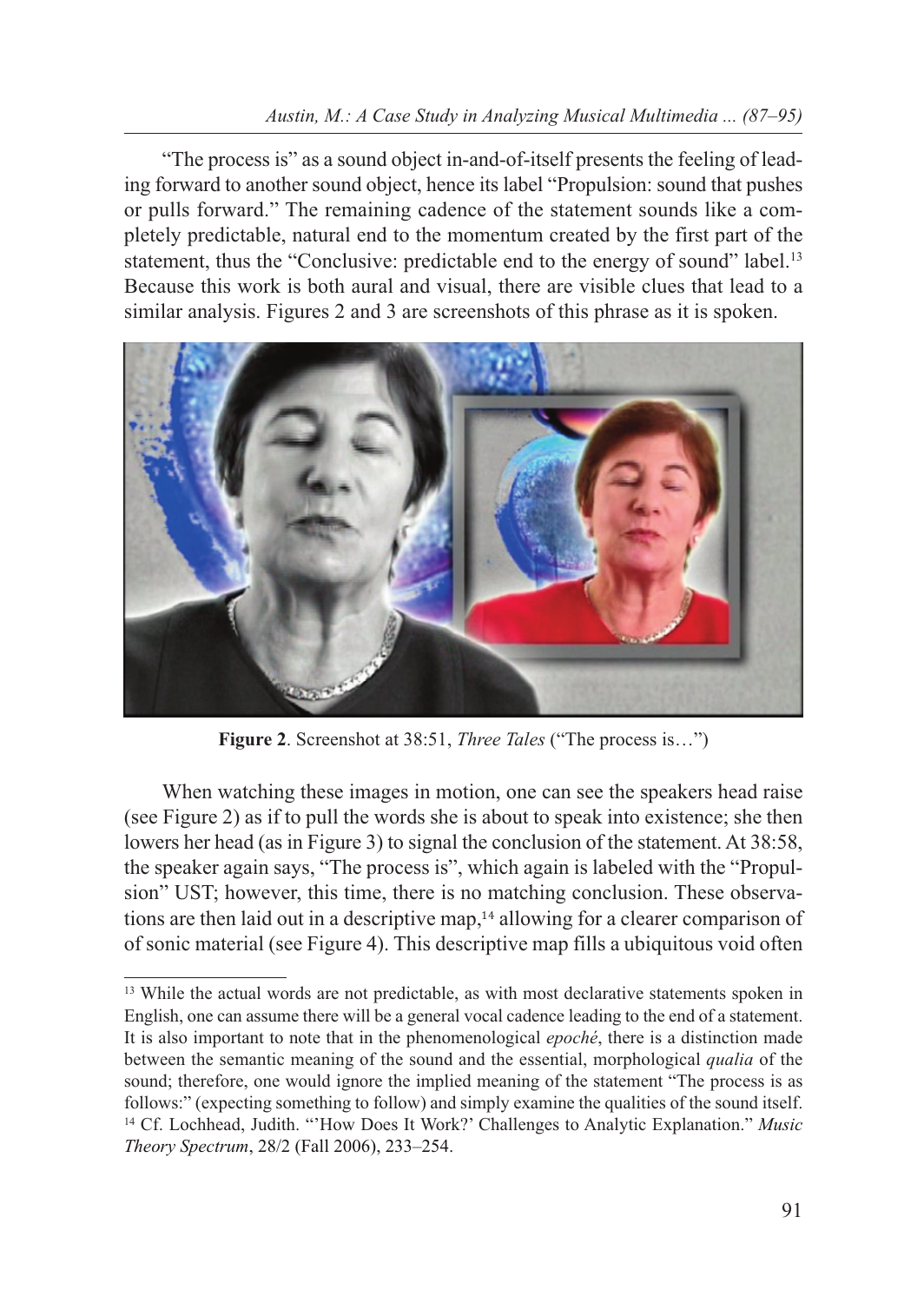

**Figure 3**. Screenshot at 38:53, *Three Tales* ("…as follows")

associated with electronic multimedia – the lack of a score; at a primary level, the descriptive map provides a foundation upon which analyses can be built (ex. an examination of nested phenomenological structures, a survey of the use of certain USTs in a particular genre or style, an evaluation of the rationale behind choosing to describe a sound object with one UST rather than another, etc.).

Perhaps the most interesting elements of this piece do not lie in the sound objects or music alone, but rather in the extra-musical, cultural implications of the piece. In the "acousmatic", "*epoché*" listening of the piece, one would notice that there are different characters (including a robot) speaking through the scene. It is important to note that these characters are not actors hired to recite this text, but rather, they are world-renowned scientist, philosophers, and writers connected to the development of genetic engineering and the cloning of Dolly the Sheep. The robot singing at the beginning of this scene is Kismet, created at MIT and designed specifically to interact socially with humans. The first woman to appear on the screen, describing the cloning process is Ruth Deech, the chair of the U.K. Human Fertilization and Embryology Authority, Pro-Vice-Chancellor of Oxford University, and a Fellow of the Royal Society of Medicine; the other woman to appear in this scene is Gina Kolata, a science writer for the *New York Times* who first broke the story of Dolly in America. The first man to appear in the video, and who repeats "…are machines…, " is ethologist and evolutionary biologist Richard Dawkins, the first Charles Simonyi Professor of Public Understanding of Science at Oxford University; the other man to appear in this scene is James D. Watson, who with Francis Crick and Maurice Wilkins, won the Nobel Prize for their work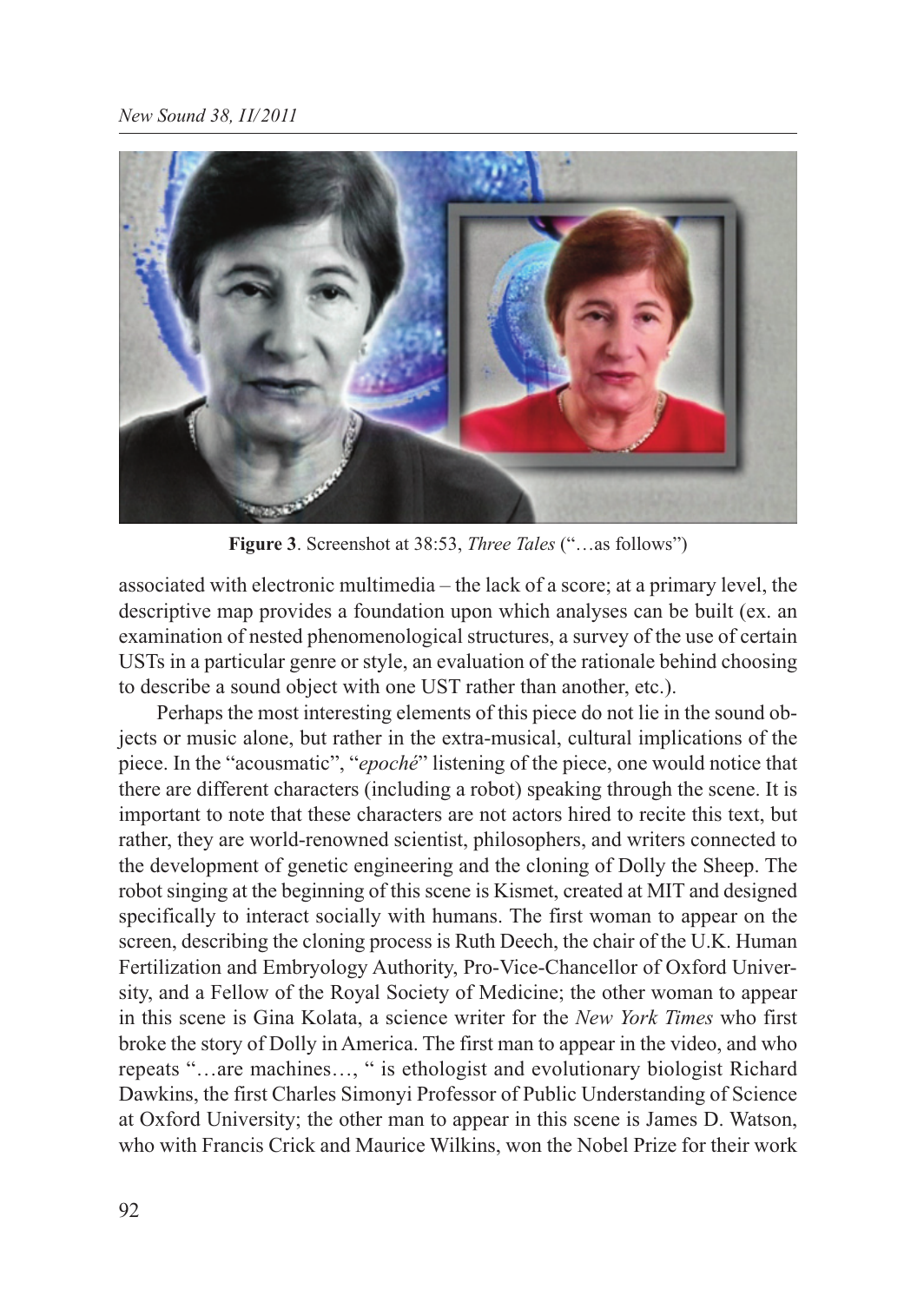| Description of<br>sound object: | <b>Event in time:</b>                                                                                   |
|---------------------------------|---------------------------------------------------------------------------------------------------------|
| <b>Female Voice</b>             | W1"Process is"<br>wi"The process is as follows"<br>Y                                                    |
| Male Voice                      | м1"They removed the nucleus from an egg."<br>Y                                                          |
| Instrument                      | $V$ <sub>1</sub> b <sub>2</sub> $\cdots$<br>M Throughout in all instruments<br>Piano-                   |
| Other sound                     | ×١<br>×                                                                                                 |
|                                 | <u>і</u><br>Ш<br>sav"And placed him in the<br>Garden of Eden, to serve<br>it and to keep it"            |
| Time:                           | 39:12<br>39:06<br>38:58<br>38:54<br>38:52<br>38:41                                                      |
|                                 |                                                                                                         |
| <b>Female Voice</b>             | sw"The pro-cess is---- as-----<br>×١<br>wi"Take out that DNA"<br>Σj                                     |
| Male Voice                      | "DNA is a script" <sup>M2"</sup> DNA is a script for life"<br>ن<br>ک<br>M1"No genes in it at all"<br>٧j |
| Instrument                      | $V1b$ .<br>Pno.--                                                                                       |
| Other sound                     | ×<br>×۱                                                                                                 |
| Time:                           | 39:38<br>39:36<br>39:31<br>—\us\ <br>39:24<br>$1/1/$ $1/2$ $1/3/$ $1/3/$<br>39:15                       |
| Key:                            | $x$ Floating   $\frac{MV}{W}$ Obsessive   $\frac{V}{V}$ Propulsion   $\frac{K}{V}$ Conclusive           |

Figure 4. Descriptive map of 38:41-39:38 of Three Tales, Act III, Scene I ("Cloning") 93Figure 4. Descriptive map of 38:41-39:38 of *Three Tales*, Act III, Scene I ("Cloning")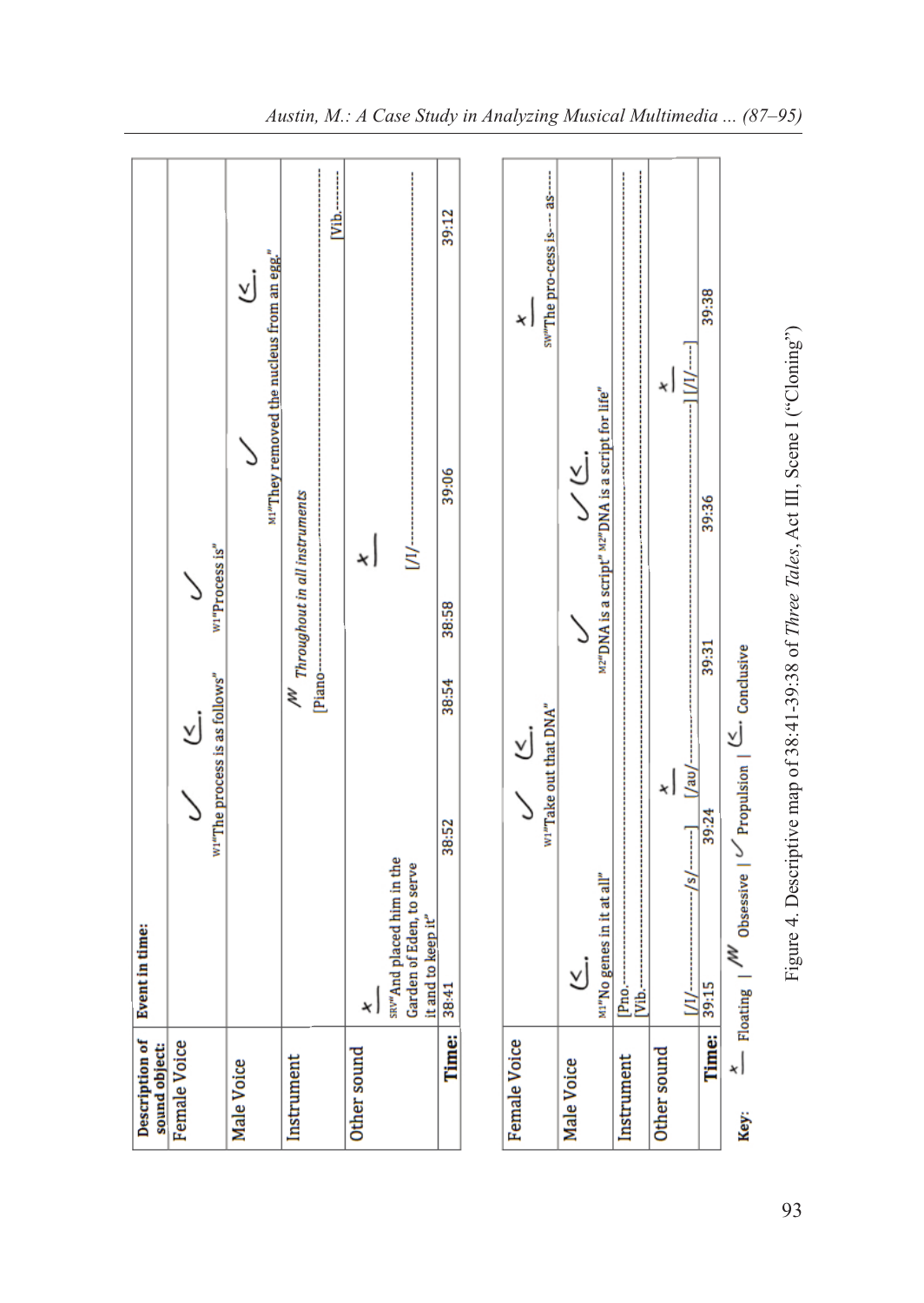in discovering the structure of DNA. Knowing who is speaking this text lends a sort of gravitas and credibility to the interviews, effecting the perception (and by extension the experience) of the work.

Watching the visual elements of this work on DVD also provides some extramusical information that affects the experience of the scene. The scene on the DVD begins with Kismet singing; upon examination of the score, this entire act actually begins a moment after Kismet's solo, when Ruth Deech says "Process is as follows."

In watching the video, one notices the movement of the robot does not seem realistic, suggesting that the image is computer generated–as is the voice–and the affected, computerized singing contributes to this scientific, sterile aesthetic. Behind each of the interviewees are action scenes depicting the process of genetic engineering or cloning. While there are times in which the background video matches the steps in the process being described by the interviewees, there are also clips that are repeated, mimicking the music or repeated text. There are also times wherein there the screen is black with white writing; this stripping of other visual elements and replacing them with text alone occurs at other points within the entire video opera, symbolizing the divine, scripture, or other religious subtexts within the work. In this scene, Korot visually interjects the work "created" several times Richard Dawkins says the word "created", further accentuating references to the Garden of Eden.

While this is by no means an exhaustive analysis of this work, it does present a framework within which the phenomenological experience of this piece elucidates some particularly interesting aspects of this scene that would not be analyzable by means of other, traditional analytical techniques. In performing an initial bracketing of the sound objects and observing them as essential objects, a nuanced interpretation of the spatiotemporal and energetic experience of the text, constituent sound objects, and some of the visual elements of the piece was possible; further, adding some of the extra-musical elements associated to these sound and visual objects provided an additional level of interpretation. It is my hope that my expansion of the use of *USTs* as an analytical technique contributes to their acceptance as a viable tool in analyzing music, sonic art, and other works in other media, and leads to a deeper understanding of the phenomenological structure of time and movement in these works.